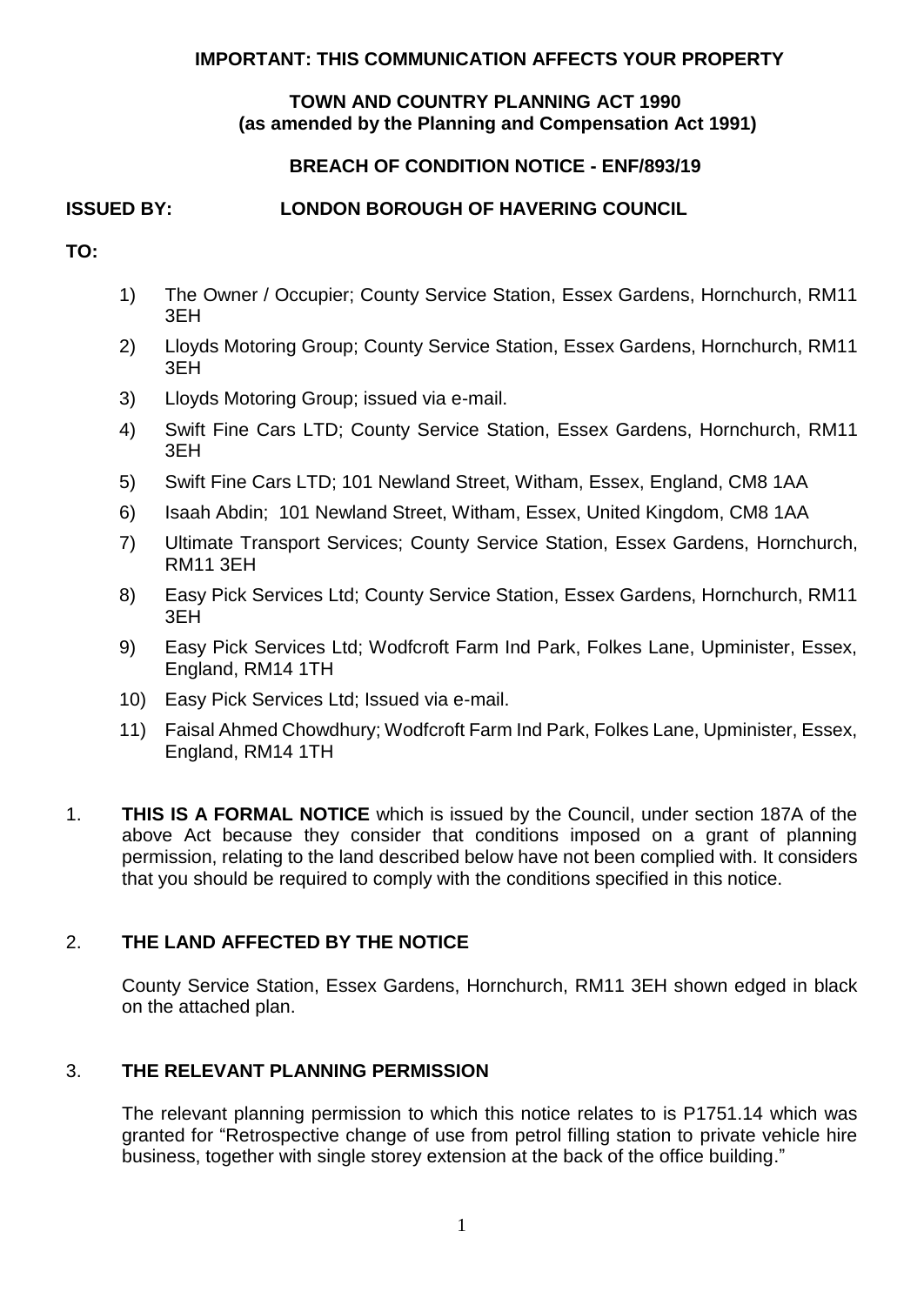### 4. **THE BREACH OF CONDITIONS**

 Non-compliance with conditions 1 (hours of use) and 3 (limitation on use) of application of planning permission ref: P1751.14 granted on 17th February 2015.

The following conditions have not been complied with:

 1 The premises shall not be used for the purposes hereby permitted other than between the hours of 08:00-19:00 on Monday to Friday, 08:00-16:00 on Saturday and 08:00- 16:00 on Sunday and Bank and Public Holidays. The hours of operation shall be implemented unless agreed in writing by the Local Planning Authority.

Reason:-

 To enable the Local Planning Authority to retain control in the interests of amenity, and in order that the development accords with Development Control Policies Development Plan Document Policy DC61.

 3 Notwithstanding the provisions of the Town and Country Planning (Use Classes) Order 1987 the use hereby permitted shall be as a private vehicle hire business only and shall be used for no other purpose(s) whatsoever, unless otherwise agreed in writing by the Local Planning Authority.

Reason:-

 To restrict the use of the premises to one compatible with the surrounding area and to enable the Local Planning Authority to exercise control over any future use not forming part of this application, and that the development accords with the Development Control Policies Development Plan Document Policy DC61.

#### 5. **THE FOLLOWING ACTIVITIES ARE TO BE CARRIED OUT TO SECURE COMPLIANCE WITH THE CONDITIONS**

 As the person responsible for the breach of condition specified in section 4 of this notice, you are required to comply with the stated condition by taking the following steps:

(i). Cease all operations on site outside of the following hours of operation:

 08:00-16:00 on Sunday and Bank and Public Holidays. 08:00-19:00 on Monday to Friday, 08:00-16:00 on Saturday and

 (ii). Cease any and all operations that are not in relation to the use of the site as a private vehicle hire business. This includes the storage of vehicles not in association with the use of the private vehicle hire business.

 Time for compliance: 28 days from the effective date of this notice, beginning with the day on which the notice is served on you.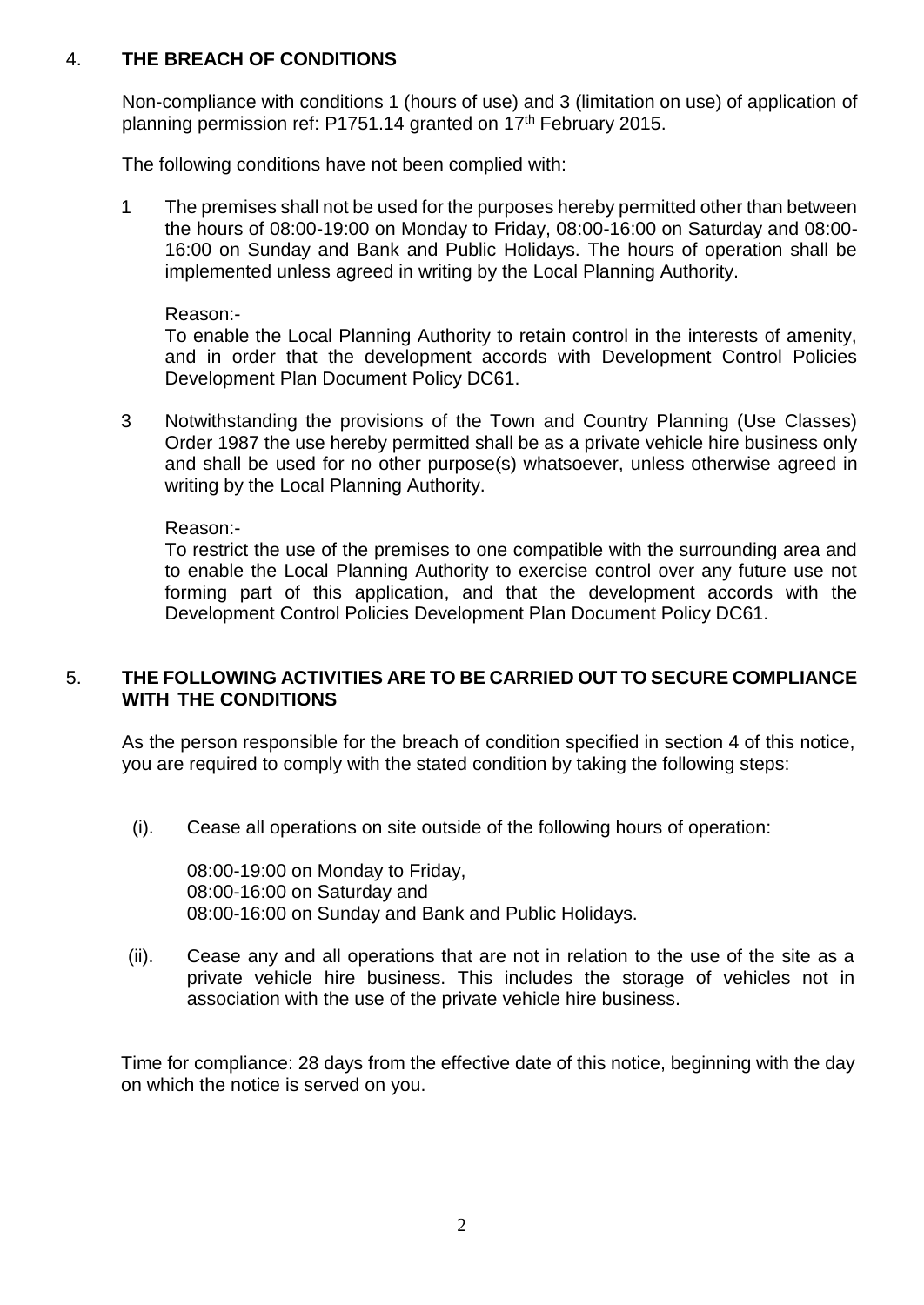### 6. **WHEN THIS NOTICE TAKES EFFECT**

 This notice takes effect **immediately** it is served on you or you receive it by postal delivery.

Dated: **30th September 2021** 

the fact of

Signed**:** 

#### **George Atta-Adutwum**

Position**:** Deputy Team Leader**,** Planning Enforcement

#### **Authorised Officer**

On behalf of: The Mayor and Burgesses of the London Borough of Havering, Town Hall, Main Road, Romford, RM1 3BD

### **WARNING**

# **THERE IS NO RIGHT OF APPEAL AGAINST THIS NOTICE**

 It is an offence to contravene the requirements stated in paragraph 5 of this notice after the end of the compliance period. You will then be at risk of immediate prosecution in the Magistrates Court for which the maximum penalty is £2,500 for a first offence and for any subsequent offence. If you are in any doubt about what this notice requires you to do, you should get in touch immediately with **Samuel Cadman, Planning Enforcement Officer, Town Hall, Main Road, Romford, RM1 3BD (01708 433 758).** 

 If you need independent advice about this notice, you are advised to contact urgently a lawyer, planning consultant or other professional adviser specialising in planning matters. If you wish to contest the validity of the notice, you may only do so by an application to the High Court for judicial review. A lawyer will advise you on what this procedure involves.

### **DO NOT LEAVE YOUR RESPONSE TO THE LAST MINUTE**